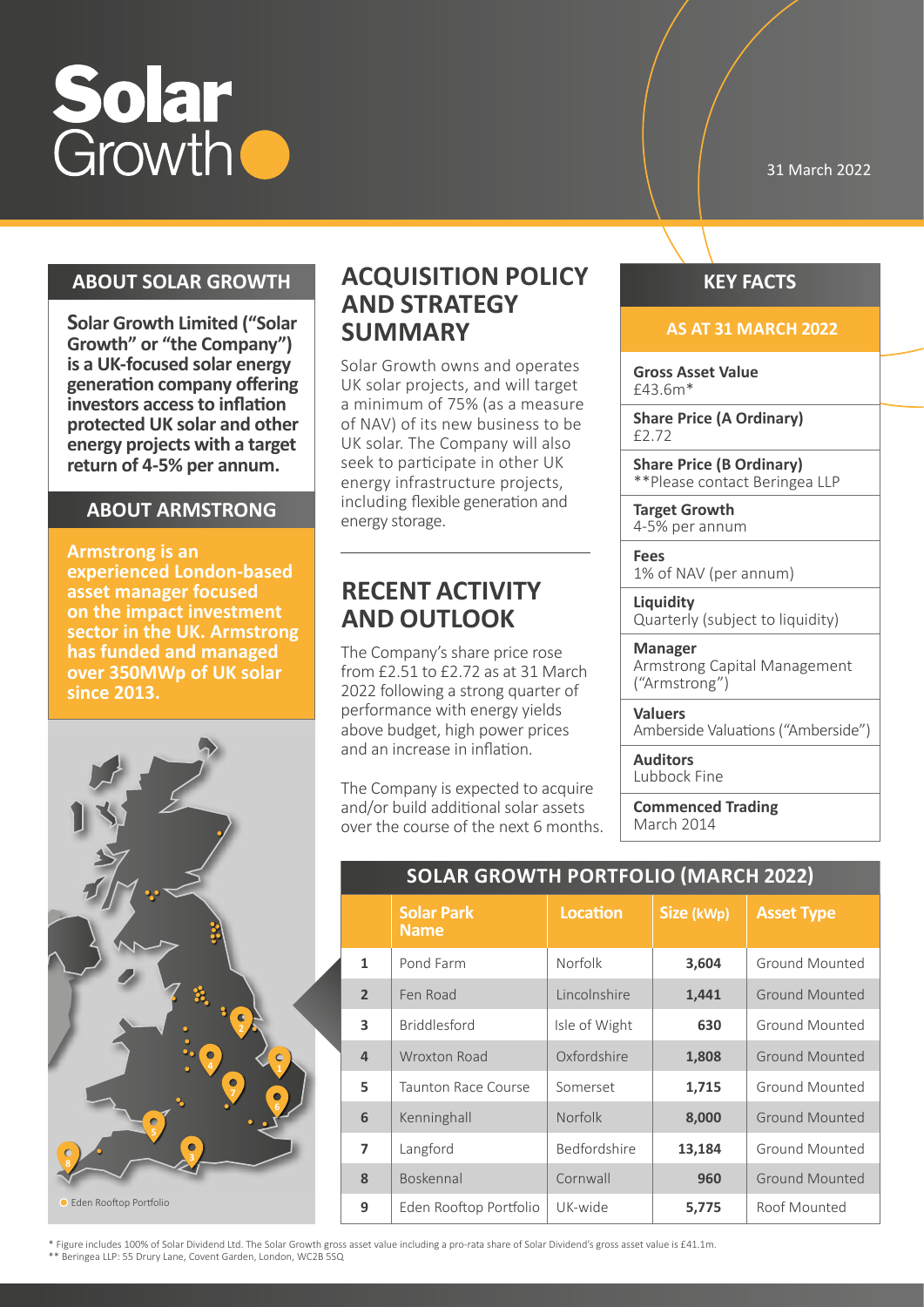# Solar

## **The credibility of Solar Growth is underpinned by the following factors…**

#### **INSTITUTIONAL BACKING**

The Company is backed by one of Europe's leading institutional investors, Aberdeen Standard Investments ("ASI"). ASI manages investments of more than £500 billion. The process for securing funding from ASI required the Company to undergo a rigorous due diligence process and for the Company to continue to operate the solar assets in accordance with the highest industry standards.

#### **STRONG GOVERNANCE**

The Company has external representation from independent directors with relevant expertise, such as Paul Beynon who was previously head of UK power trading at RWE. The board of the Company is required to approve all activities of the business, including new acquisitions and disposals.

#### **GOVERNMENT- BACKED INCOME STREAMS**

The Company derives over 50% of its income from Renewable Obligation Certificates ("ROCs") and Feed-in Tariffs ("FiT"). The ROC and FiT payments are inflation linked (RPI) and backed by the government. The Company has reduced exposure to short-term merchant power prices making its near-term revenues highly predictable. Therefore, the Company is less exposed to any volatility in global events.

*This investment provides our clients with access to yields not available in public bonds of similar credit quality. Furthermore, the inflation protection matches our clients' long-term liabilities, and the green characteristics advance their Environmental, Social and Governance (ESG) agenda.*

**Aberdeen Investments**

## **APPROACH TO VALUATION**

- The Company is independently valued annually by Amberside Valuations. Amberside is a specialist valuer of infrastructure assets, such as solar and wind powered electricity generation assets.
- Amberside applies benchmarked discount rates against listed solar funds and comparable market transactions to evaluate the value of the Company's solar portfolio. In addition, Amberside reviews the assumptions used in the valuation model against standard industry practice.
- *We believe solar assets to be significantly lower risk than the general infrastructure assets as solar has lower operational risk and costs.*

**Amberside Valuations**

## **GROWING VALUE IN THE PORTFOLIO**

**The assumptions used in the valuation modelling are conservative and do not factor in potential value uplifts in the existing portfolio. There is scope to enhance value, for example:**

- Extending the planning permission and lease length of solar plants
- Combining solar plants with battery technology and other flexible energy generation systems
- Optimising performance over time through high quality asset management
- Reducing costs as the portfolio grows in scale, for example by renegotiating maintenance contracts, as the portfolio grows in scale

The Company's assertion is that these elements could represent achievable improvements in future value for shareholders in the Company.